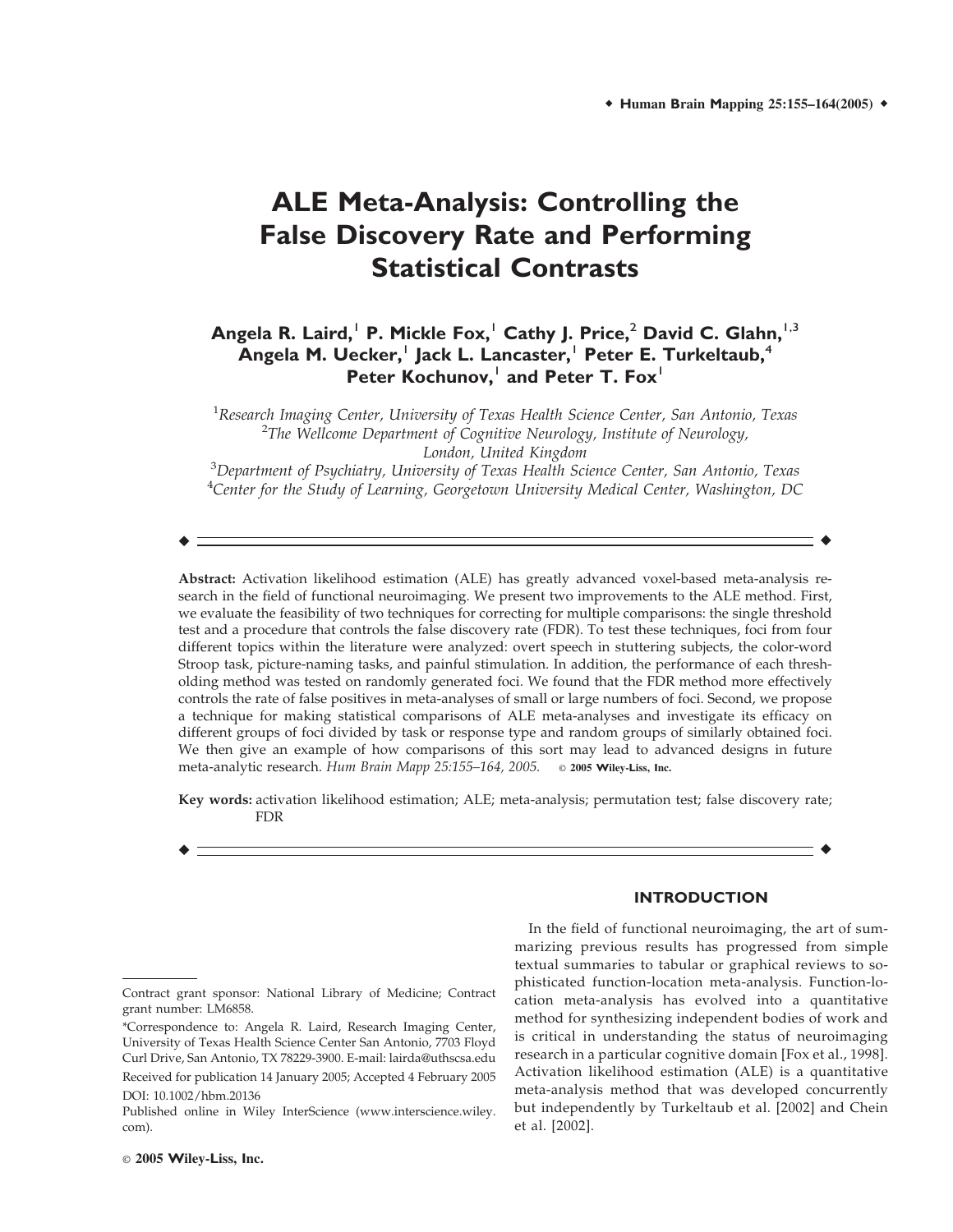Turkeltaub et al. [2002] presented a meta-analysis of single-word reading and verified their results with a functional magnetic resonance imaging (fMRI) study of 32 subjects performing aloud word reading. Similar activation patterns were determined for both the ALE meta-analysis and the fMRI experiment. Chein et al. [2002] presented a meta-analysis of working memory studies and determined the presence of functional dissociation in Broca's area with regard to performance or lexical status. The analysis of Chein et al. [2002] was termed aggregated Gaussian-estimated sources (AGES) and follows the same general procedure detailed by Turkeltaub et al. [2002]. The simultaneous development by two groups of the same voxel-based meta-analytic tool is strongly indicative of the timeliness and utility of this form of meta-analysis. For simplicity, we henceforth refer to this method as an ALE meta-analysis.

#### **Activation Likelihood Estimation**

In ALE, 3-D coordinates in stereotactic space are pooled from a number of like studies. These coordinates are generally published relative to Talairach [Talairach and Tournoux, 1988] or Montreal Neurological Institute (MNI) space [Collins et al., 1994] and must be spatially renormalized to a single template. This transformation is carried out using the Brett transform [Brett, 1999]. Once all coordinates refer to locations in a single stereotactic space, the ALE analysis begins.

#### *ALE statistic*

Each reported coordinate (focus) is modeled by a 3-D Gaussian distribution, defined by a user-specified full-width half-maximum (FWHM). Let *Xi* denote the event that the *i*th focus is located in a given voxel. The probability of *Xi* occurring at voxel x, y, z is

$$
Pr(X_i) = \frac{\exp(-d_i^2/2\sigma^2)}{(2\pi)^{3/2} \sigma^3} \cdot \Delta V
$$
 (1)

where  $d_i$  is the Euclidean distance from the center of the voxel to the *i*th focus,  $\sigma$  is the standard deviation of the Gaussian distribution, and  $Pr(X_i)$  satisfies  $0 \leq Pr(X_i) \leq 1$ . To obtain the probability estimate for the entire voxel volume instead of just its central point, the Gaussian probability density is multiplied by  $\Delta V = 8$  mm<sup>3</sup> (corresponding to voxel dimensions of 2 mm  $\times$  2 mm  $\times$  2 mm). If *X* denotes the event that any foci are located within a given voxel, then it can be shown that Pr(*X*) is defined as the union of all  $Pr(X_i)$ , where  $Pr(X_i)$  is shown in equation (1). This value is defined as the ALE statistic (see equation [9] in the Appendix).

#### *Permutation tests*

The ALE statistic is computed at every voxel in the brain. To make a valid assessment of the significance of the results, a procedure for testing the statistic images was developed. Because no assumptions can be made as to the distribution of the ALE statistic, a nonparametric permutation test [Good, 1994] was utilized to test the null hypothesis that the foci are spread uniformly throughout the brain. In this test, *x* random foci are generated, where *x* equals the number of foci in the ALE meta-analysis, and the corresponding ALE values for these random foci are computed. This process of randomization and computation of relabeled statistics is repeated 1,000–5,000 times. The set of ALE values calculated from the random foci form the null distribution of the test statistic. In Turkeltaub et al. [2002], 1,000 permutations were used to determine which tests were statistically significant and threshold the resultant ALE map. A whole-brain histogram was computed in which the null hypothesis of uniformly distributed foci was rejected for voxels with an ALE value greater than the critical threshold, defined as the 100(1  $-\alpha$ )th percentile of the permutation distribution, where  $\alpha$ refers to the desired level of significance.

#### **Modifications to the ALE Approach**

When ALE was introduced to the brain imaging community, Turkeltaub et al. [2002] provided discussion of its limitations and areas in need of further development. Several factors that have not been addressed to date are the effects of including articles with different numbers of subjects, varying intensities of activation across different clusters of activation (e.g., *t* statistics or Z values), or modeling foci using a non-Gaussian distribution. In addition, it is unknown to what extent the results may be affected by the inclusion of articles that report a different number of activation foci. Any group of studies selected for inclusion in a meta-analysis will report a different number of foci (n) across experiments. As all foci are weighted equally in the ALE method, this gives stronger influence to those studies that report a larger number of foci. Because obtaining a large number of reported foci is often due in part to a lenient threshold, a greater weighting toward statistically less rigorous studies may occur.

Although the above issues are undoubtedly important, we chose here to attend to the matters of thresholding the ALE maps and performing a statistical comparison of two ALE meta-analyses. Our first objective thus was to improve upon the permutation test suggested by Turkeltaub et al. [2002] to derive more accurately null distributions for the ALE statistic and implement a correction for the multiple comparisons problem. The second objective was to establish a reliable method for testing for the differences between two ALE meta-analyses, a goal that is dependent on the conclusions reached in the first objective.

#### **Correction for Multiple Comparisons**

According to Turkeltaub et al. [2002], the values from the ALE images were tested against null distributions derived from "all values obtained from all randomizations." Pooling all values neglects the effects of testing all voxels simultaneously, and does not exert any control over the family-wise Type I error. Turkeltaub et al. [2002] compensated for using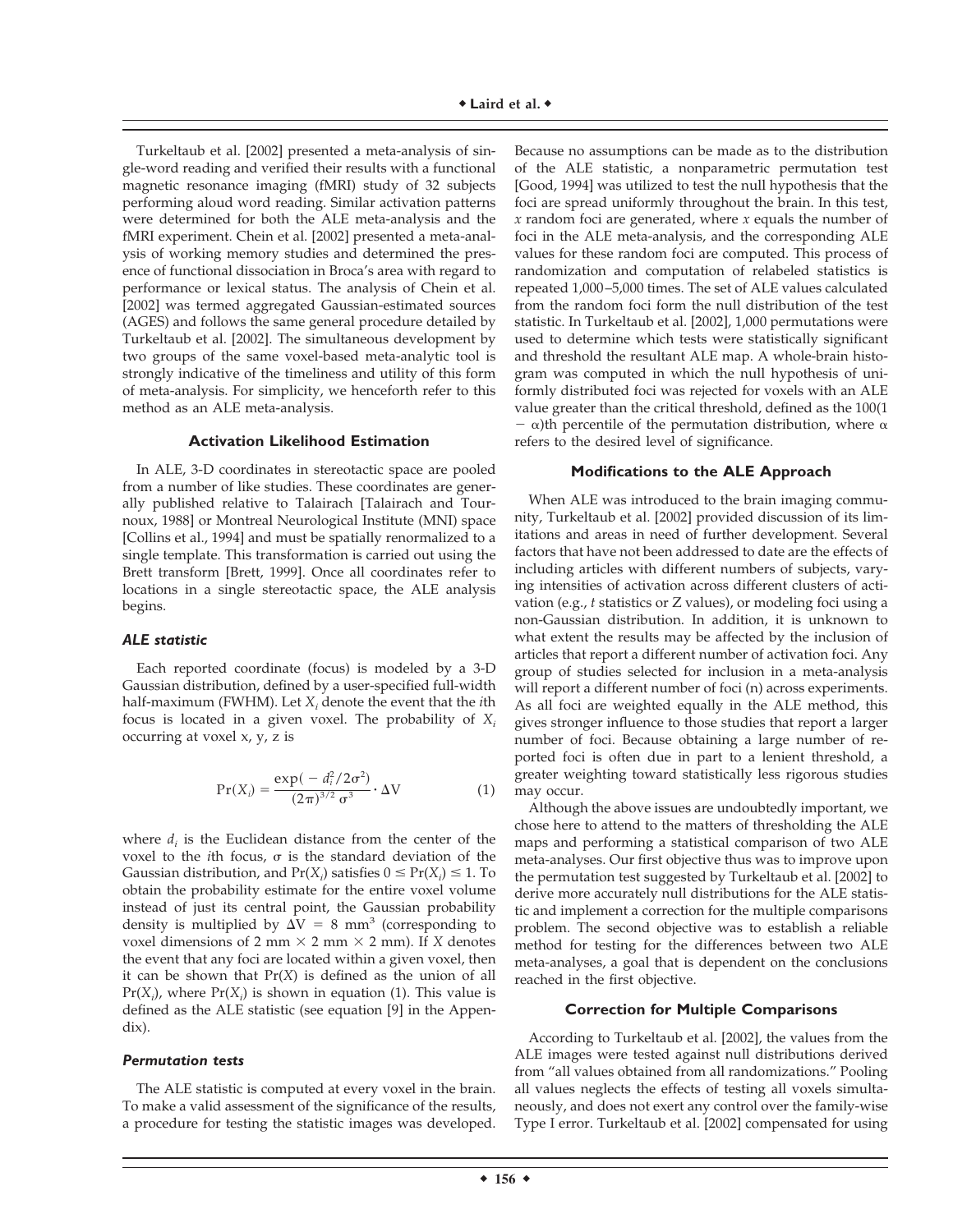uncorrected *P* values by applying a conservative threshold of  $P < 0.0001$ . Under permutation test theory, there are several options for controlling the rate of false rejections that accompany standard voxel-by-voxel testing. We discuss two of these methods, the single threshold test and a procedure that controls the false discovery rate.

#### *Single threshold test*

One approach to correcting for multiple comparisons within the framework of permutation testing is to perform a single threshold test and generate the null distribution of the maximal statistic [Holmes et al., 1996; Laird et al., 2002; Nichols and Holmes, 2002]. The 95th percentile of the null distribution of the maximal statistic can be used as a threshold on the ALE statistic map; use of this threshold allows one to reject the null at individual voxels while knowing that the chance of family wise error (FWE; one or more false positives) is controlled at 5%. Consideration of the maximal statistic effectively solves the multiple comparison problem because rejection of the omnibus hypothesis is determined by the maximum value of the test statistic over the entire image. That is, extending a voxel-level permutation test to an image-level permutation test simply requires considering a statistic that summarizes the voxel statistics, in this case their maximum. For each permutation, instead of recording all voxel statistic values, only the maximal statistic across the brain is recorded. Corrected *P* values for each voxel are obtained by evaluating the percentage of the permutation distribution for the maximal statistic that is greater than or equal to the voxel statistic.

## *Controlling the false discovery rate*

A second method for correcting for multiple comparisons is to determine an appropriate threshold while controlling the false discovery rate (FDR), defined as the expected proportion of falsely rejected voxels among those rejected [Benjamini and Hochberg, 1995; Genovese et al., 2002]. The FDR correction guarantees that in the set of voxels deemed significant for a test of  $\alpha = 0.05$ , there are on average no more than 5% voxels that are false positives. In this method, the rate *q* is specified such that the mean FDR is no larger than *q*. Typically, *q* is set to traditional significance levels that range from 0.05 to 0.01. The uncorrected *P* values from all voxels are ranked from smallest to largest and the imagewise threshold is declared as the largest *P* for which:

$$
P_{(i)} \leq \frac{i}{V} \frac{q}{c(V)} \tag{2}
$$

where *i* indexes the ranked *P* values, *V* is the total number of voxels, and  $c(V)$  is a constant. Two choices exist for this constant:  $c(V) = 1$  for test statistics that have positive regression dependency on the test statistics corresponding to the true null hypothesis, such as in multivariate normal data where the covariance matrix has all positive elements, and

 $c(V) = \sum_{i=1}^{V} 1/i$  for all other forms of dependency [Benjamini and Hochberg, 1995; Genovese et al., 2002].

It was stated previously that permutation tests generally require 1,000–5,000 permutations. In an ALE meta-analysis corrected for multiple comparisons using the FDR method, the choice of this parameter depends on the desired precision of the voxelwise (uncorrected) *P* values. For example, if 1,000 permutations are used to generate a null distribution at a particular voxel, and no relabeled statistic was found as large or larger than the observed statistic, then it can be concluded that the voxel in question is characterized by *P*  $< 0.001$ . If the same is observed for 5,000 permutations, then  $P < 0.0002$  for that voxel. The number of permutations in this type of ALE meta-analysis thus depends on the desired trade-off between precision and computational time.

We propose that implementing an FDR-controlling procedure for the permutation test method described above will provide an effective technique for thresholding the ALE meta-analysis maps by simultaneously minimizing Type I error and maximizing sensitivity. It is our contention that although the single threshold test greatly reduces the rate of false positives inherent in standard voxel-based hypothesis testing, ultimately this method is too conservative in its estimation of the false-positive rate. Although the single threshold test's control of the FWE is very specific, it has limited power. The FDR method uses a more lenient measure of false positives, hence has more power. The FDR method is distinguished by the fact that it controls the proportion of false rejections relative to the number of rejected tests, rather than the number of total tests, and thus offers improved thresholding.

#### **Statistical Comparison of ALE Maps**

The second goal of this study is to establish a reliable method for testing the differences between two ALE metaanalyses. A typical meta-analysis in functional neuroimaging assesses the activation results from a group of similar studies. These studies may investigate neural responses by way of a similar paradigm or within a common behavioral domain. Even in a homogeneous group of studies there exist differences in subject groups, presentation stimuli, or the manner in which tasks are carried out. Further insight therefore may be gained by carrying out a number of sub-metaanalyses that contrast the relative properties of different groups of foci.

Several meta-analyses presented in this issue involve contrasting meta-analyses in this way. For example, in the stuttering meta-analysis, the overt speech patterns of controls vs. stutterers were compared [Brown et al., 2005]. The Stroop meta-analysis separated the studies by verbal and manual response to examine the effects of response type [Laird et al., 2005]. In the picture-naming meta-analysis, separate analyses were carried out to test the effect of different baseline conditions [Price et al., 2005]. Lastly, the meta-analysis of pain studies determined the response-related differences brought on by stimulating the right versus left side of the body [Farrell et al., 2005].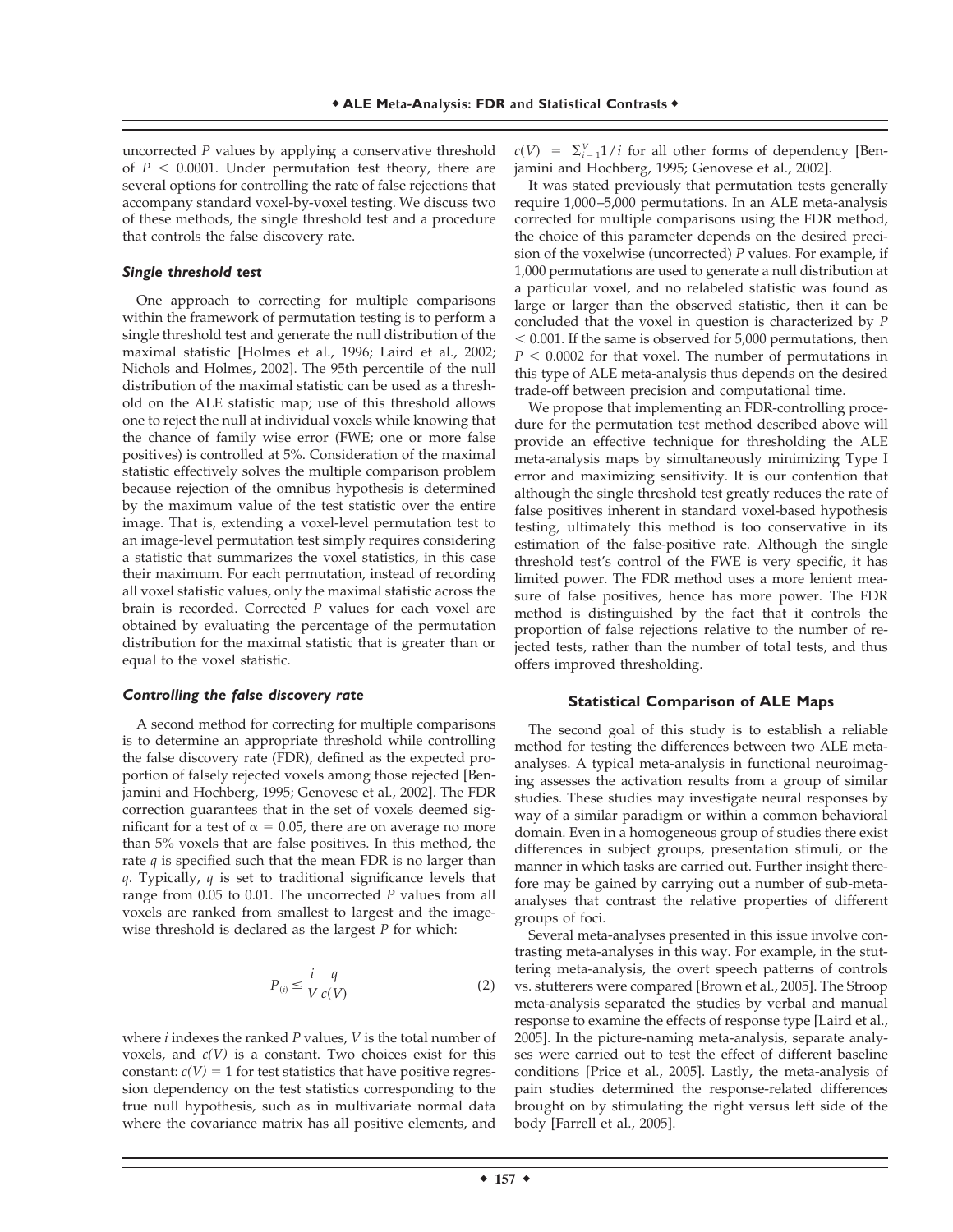Each of these groups of foci can be analyzed to produce individual ALE maps. Drawing conclusions based on the results of these meta-analyses necessitates the ability to compare ALE maps. Although some insight may be gained from visual comparison between maps or overlaying the results on a single image, certain circumstances may call for a formal comparison of the difference between two ALE maps. We propose that assessing the observed difference under the null hypothesis that both sets of coordinates are distributed uniformly will provide a technique for evaluating the differences between ALE meta-analyses.

#### **MATERIALS AND METHODS**

#### **Correction for Multiple Comparisons**

We carried out ALE meta-analyses using a FWHM of 10 mm (corresponding to a  $\sigma = 4.2466$ ) on four groups of functional neuroimaging articles for a wide range of topics that included varying numbers of foci: (1) overt speech in stuttering subjects,  $n = 154$ ; (2) the color–word Stroop task, n  $= 205$ ; (3) picture-naming tasks,  $n = 288$ ; and (4) painful stimulation,  $n = 424$ . All four ALE maps were thresholded in three ways as described below.

First, the threshold was applied as described in Turkeltaub et al. [2002], using no correction for multiple comparisons. All values from all randomizations were used to generate the null distribution of the ALE statistic. For 5,000 permutations, the null distribution was composed of 5,000 ' *V* values, for *V* number of voxels.

Second, we carried out the permutation test for each map and recorded the maximum ALE value for each permutation. Once this null distribution for the maximal statistic was generated, we utilized it to determine the appropriate threshold for the ALE maps. According to this test, the null distribution was composed of 5,000 maximal ALE values for 5,000 permutations.

Third, we computed the threshold according to an FDRcontrolled procedure. Whereas the two previous techniques determined an appropriate threshold that was applied to the ALE statistic, the FDR method thresholds the *P* values at each voxel. To control the FDR in an ALE meta-analysis, the uncorrected *P* values thus were computed. To determine the *P* value at each voxel, voxelwise permutation distributions were computed and *P* values were extracted by determining the percentile of the observed ALE statistic. To alleviate computational load, uncorrected *P* values were calculated by tabulating the number of relabeled statistics that were as large or larger than the ALE statistic computed from the real data, divided by the number of permutations. Once the uncorrected *P* values were obtained, we determined the appropriate threshold according to the FDR method [Genovese et al., 2002]. We chose to use the more conservative, distribution-free version of FDR in which  $c(V)$  =  $\sum_{i=1}^{V} 1/i$  so that no unwarranted assumptions were made concerning the distribution of *P* values from the ALE statistic.

For each of these three methods of determining the imagewise threshold, 5,000 permutations were used to derive the null permutation distributions. The number of random foci used in the permutation tests was equal to the number of foci used to generate the ALE map. Each map was thresholded at  $P < 0.05$  and overlaid onto an anatomical template generated by spatially normalizing the International Consortium for Brain Mapping (ICBM) template to Talairach space [Kochunov et al., 2002]. An additional map was created for each group and thresholded at an uncorrected *P*  $< 0.0001$  to make a fair comparison of the results presented by Turkeltaub et al. [2002] to the methods that correct for multiple comparisons.

To test further the relative performance of the thresholding techniques, we obtained random sets of foci from the BrainMap database (online at http://brainmap.org/). Using a random experiment number generator in the workspace of BrainMap Search&View, four groups were created: 168 foci, 233 foci, 274 foci, and 347 foci. ALE meta-analyses were carried out on these randomly grouped foci and the ALE maps were thresholded at  $P < 0.05$  according to the three different methods.

#### **Statistical Comparison of ALE Maps**

To determine the difference between two ALE images, consider two groups of foci: group *X* with  $n_r$  number of foci and group *Y* with  $n_y$  number of foci. As discussed previously, calculation of Pr(*X*) for all voxels gives an ALE map for the coordinates from group *X*. Likewise, Pr(*Y*) can be computed in a meta-analysis of the coordinates from group *Y*. Subtracting the ALE values calculated from group *Y* from the those calculated from group *X*,  $Pr(X) - Pr(Y)$ , gives a measure of the difference in convergence in the two maps. To test the null hypothesis that the observed difference is zero for two sets of random foci, we carry out a permutation test in which the null distribution for  $Pr(X) - Pr(Y)$  is generated using many sets of  $n_r$  random foci and sets of  $n_v$ random foci.

We divided each of the four meta-analyses into groups. Subtraction meta-analyses using a FWHM of 10 mm were carried out for: (1) overt speech in stutterers ( $n = 154$ ) and controls (n = 73); (2) verbal (n = 153) and manual (n = 52) responses in the Stroop task; (3) silent ( $n = 149$ ) and speaking ( $n = 139$ ) baselines in picture-naming tasks; and (4) right  $(n = 175)$  and left  $(n = 249)$  painful stimulation. Maps of the differences between each group of foci were created. Separate ALE meta-analyses were carried out for these groups of studies as well and overlaid onto single image. All images are thresholded at  $P < 0.05$ , corrected using the FDR method.

To test the efficacy of this technique, we additionally examined the group of coordinates collected from studies that elicited painful stimulation on the left side of the body  $(n = 249)$ . These coordinates were divided randomly into two groups ( $n = 124$ ) and ( $n = 125$ ) and difference maps were generated for each group. It was hypothesized that the percent of suprathreshold voxels in the resultant difference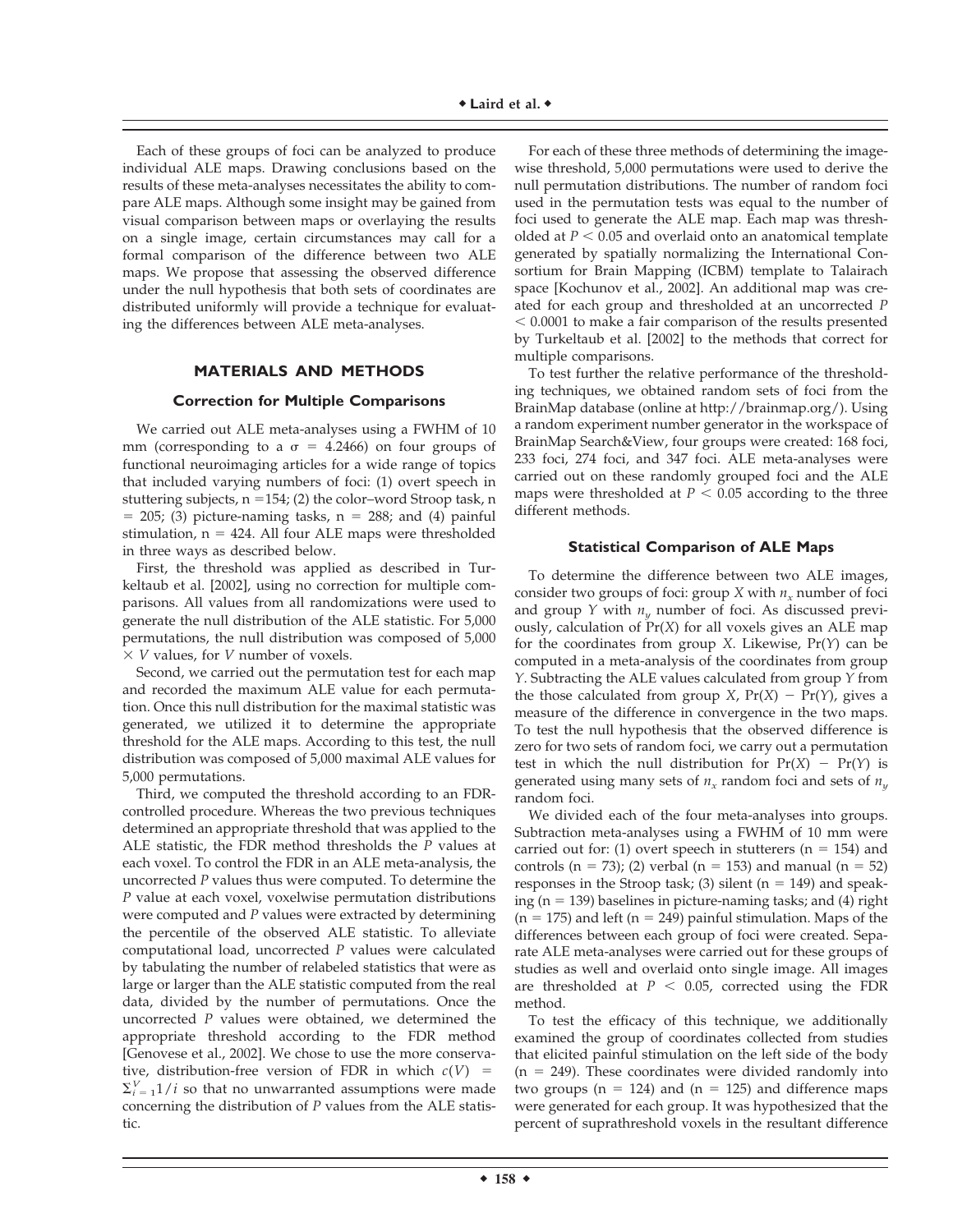**TABLE I. Percent of voxels above threshold** *P* **< 0.05**

| Task $(n)$           | Uncorrected<br>(%) | Single<br>threshold<br>test $(\% )$ | <b>FDR</b><br>(%) |
|----------------------|--------------------|-------------------------------------|-------------------|
| Stuttering (154)     | 5.956              | 0.005                               | 1.399             |
| Stroop(205)          | 7.052              | 0.051                               | 1.647             |
| Picture naming (288) | 8.829              | 0.401                               | 3.540             |
| Pain (424)           | 10.462             | 1.179                               | 4.185             |

Four meta-analyses were carried out on a variety of different tasks. Each ALE map was thresholded using uncorrected *P* values, *P* values computed using the single threshold test, and false discovery rate (FDR)-corrected *P* values. For all meta-analyses, the single threshold test found the smallest number of voxels to be significant. As expected, using uncorrected *P* values found the largest number of voxels to be significant.

images would be very small because the difference in ALE maps between such similar groups of foci was expected to be negligible.

#### **Software and Computing Resources**

The algorithm for ALE analysis was obtained from Georgetown's Center for the Study of Learning (online at http:// csl.georgetown.edu/software/). All ALE meta-analyses carried out in this study utilized a Java software application that was developed at the Research Imaging Center in San Antonio. In this application, an extension for controlling the FDR rate was added (according to the script available online at http://www.sph.umich.edu/ $\sim$ nichols/FDR/), the statistical comparison for two meta-analyses was implemented, and a graphical user interface was created. All computations were carried out on a cluster of Macintosh computers using Apple Computer's Xgrid Technology Preview 2 (online at http://www.apple.com/acg/xgrid/). The cluster was comprised of seven Dual 1.8-GHz Power Mac G5s and three 1.6 GHz Power Mac G5s. Using this Apple cluster markedly decreased the time required to carry out the permutation tests. For example, the ALE meta-analysis of the Stroop task  $(n = 205)$  was carried out in 23 min on the grid (which translates to 3 hr, 56 min on one dual-processor 1.8-GHz Power Mac G5). The comparison meta-analysis of verbal and manual Stroop (153 foci and 52 foci, respectively) was completed in 25 min using the grid, as compared to 4 hr, 14 min on one dual-processor 1.8-GHz Power Mac G5.

#### **RESULTS**

#### **Correction for Multiple Comparisons**

We compared three thresholding techniques on ALE meta-analysis maps using: (1) uncorrected *P* values [Turkeltaub et al., 2002]; (2) *P* values corrected using the single threshold test that requires generation of the null distribution of the maximal statistic [Nichols and Holmes, 2002]; and

(3) *P* values corrected using the FDR method [Genovese et al., 2002]. As expected, a much larger number of voxels were deemed significant when using uncorrected *P* values as compared to corrected *P* values (Table I). Figure 1 shows the comparison between each thresholding technique for each of the four meta-analyses carried out: (1) overt speech in stutterers; (2) the Stroop task; (3) picture naming; and (4) painful stimulation. These meta-analyses were chosen for their varying extent of activation and the total number of included foci. It can be seen that although the use of uncorrected *P* values results in an acceptable image in Figure 1a (stuttering), this method is not an appropriate choice when involving a large number of foci such as seen in Figure 1d (pain). Conversely, although the maximal statistic method seems an acceptable if somewhat conservative approach in Figure 1d, it is obviously too strict for a smaller number of foci as seen in Figure 1a. Similar results were also obtained for testing the difference between thresholding techniques in groups of random foci (Table II). For the ALE maps that were created with the same threshold  $(P < 0.0001)$  used in Turkeltaub et al. [2002], the percent of suprathreshold voxels were 0.136% (stuttering), 0.282% (Stroop), 1.393% (picture naming), and 2.521% (pain).

#### **Statistical Comparison of ALE Maps**

We carried out individual ALE meta-analyses for each of the eight subgroups of foci and overlaid each pair of maps onto a composite image. Figure 2i presents overt speech (a) in stutterers (yellow) and controls (blue), the Stroop task (b) with verbal (yellow) and manual (blue) responses, picture-naming tasks (c) with silent (yellow) and speaking (blue) baselines, and painful stimulation (d) to the right (yellow) and left (blue). In this Figure the color green indicates the regions of overlap between the separate meta-analyses. Figure 2ii presents the results of the comparison meta-analyses for these same subgroups. The yellow and blue regions still refer to the groups of foci specified above, but now indicate regions in which there exists a statistical difference between subgroups. Regions of overlap (areas in which ALE values were significant for both meta-analyses) are no longer seen. This was expected, as the difference between the ALE values in these regions was not determined to be significant.

In comparing groups of similar coordinates obtained from studies of painful stimulation on the left side of the body, the average percentage of suprathreshold voxels was 0.996%, with a standard deviation of 0.173%. In contrast, the difference image between right ( $n = 175$ ) and left  $(n = 249)$  painful stimulation resulted in 2.072% of voxels above threshold. In the comparison of silent ( $n = 149$ ) and speaking ( $n = 139$ ) baselines in picture-naming tasks, the percentage of voxels above threshold was 1.596%, which is perhaps a more relevant comparison to the two groups of left pain coordinates in terms of the number of included foci.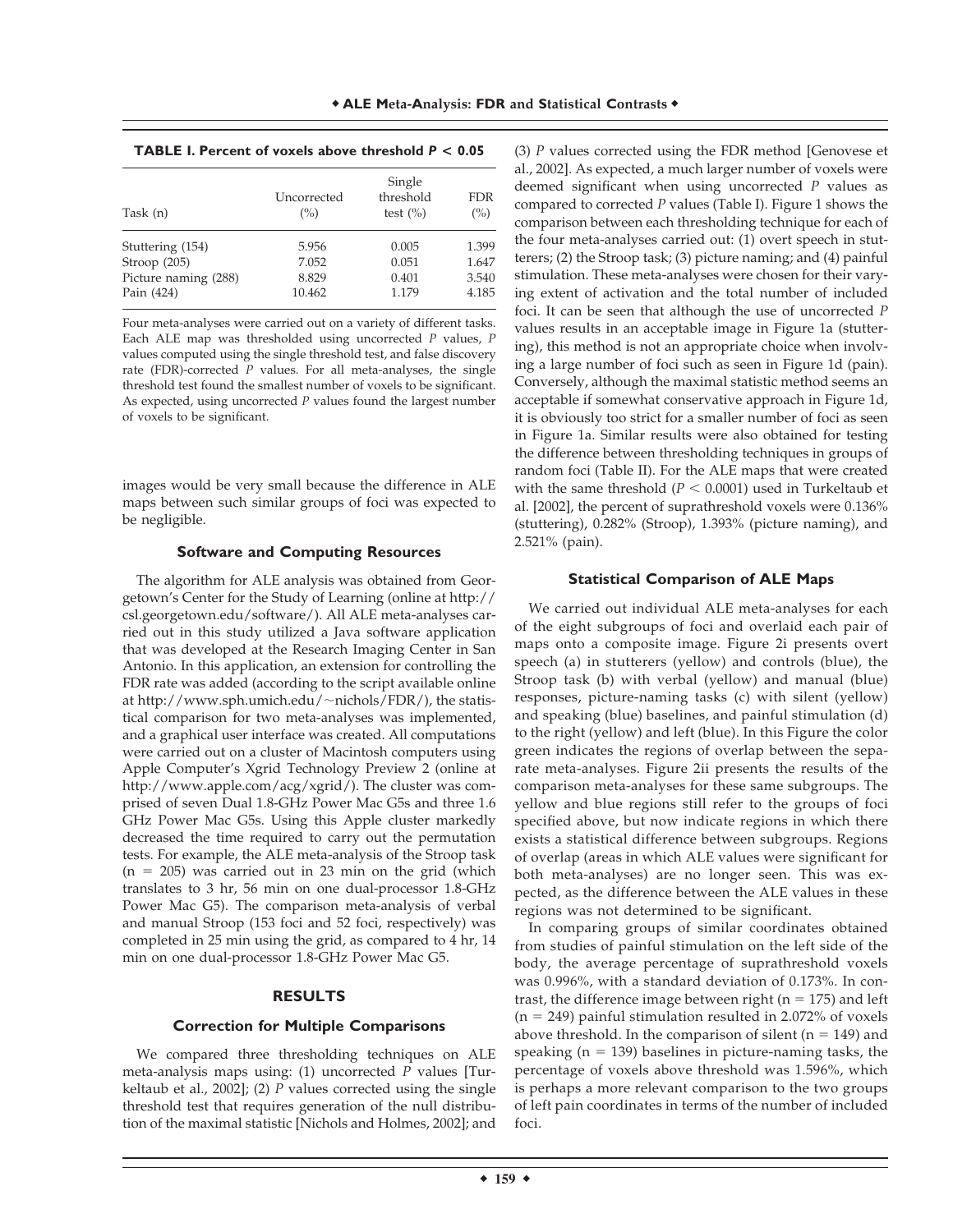

# **Figure 1.**

Comparison of different thresholding techniques. Meta-analyses of overt speech in stuttering subjects (**a**), the Stroop task (**b**), picture naming (**c**), and painful stimulation were carried out (**d**) and the resultant ALE maps were thresholded in three different ways at *P* \* 0.05: (i) using uncorrected *P* values; (ii) using *P* values that were corrected using the single threshold test that generates the null

distribution for the maximal ALE statistic; and (iii) FDR-corrected *P* values. Three contiguous slices are presented for each metaanalysis result:  $z = 28-32$  mm for stuttering;  $z = 40-44$  mm for Stroop;  $z = -16$  to  $-12$  mm for picture naming; and  $z = 6-10$ mm for painful stimulation (n, number of foci)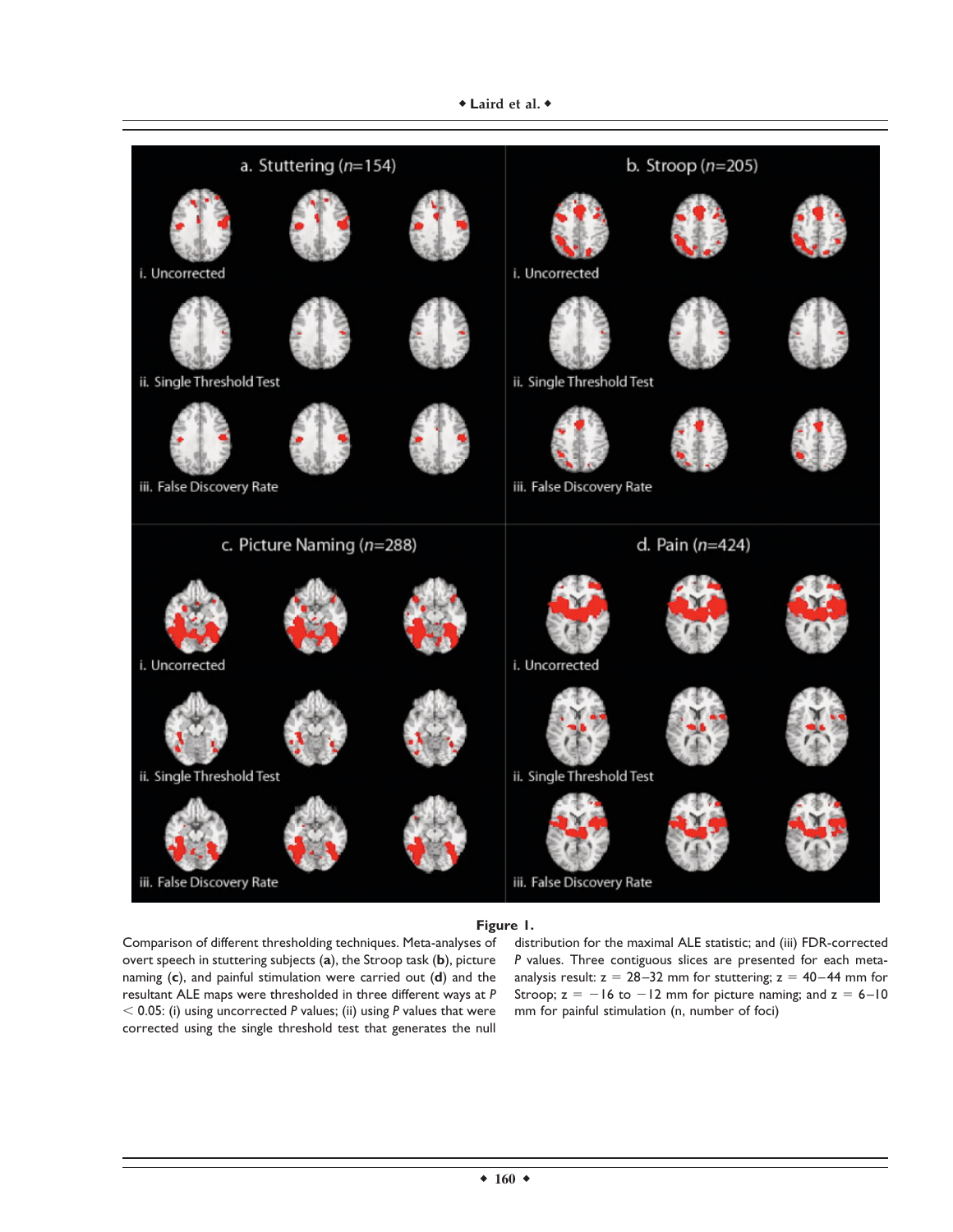| <b>TABLE II.</b> Percent of voxels above threshold $P < 0.05$ in |  |  |  |  |  |  |
|------------------------------------------------------------------|--|--|--|--|--|--|
| meta-analyses of random foci                                     |  |  |  |  |  |  |

| Group $(n)$ | Uncorrected<br>(%) | Single<br>threshold<br>test $(\% )$ | <b>FDR</b><br>(%) |
|-------------|--------------------|-------------------------------------|-------------------|
| 1(168)      | 6.360              | 0.025                               | 1.175             |
| 2(233)      | 6.477              | 0.004                               | 1.273             |
| 3(274)      | 6.311              | 0.007                               | 1.050             |
| 4(347)      | 7.364              | 0.353                               | 1.848             |

Four meta-analyses were carried out on random sets of foci generated in the BrainMap database environment. Each ALE map was created according to the three methods of thresholding. Again, all meta-analyses found that correcting *P* values using the false discovery rate (FDR) method most effective fsin minimizing Type I error while maximizing sensitivity.

## **DISCUSSION**

#### **Correction for Multiple Comparisons**

We have presented three methods of assessing statistical significance in an ALE meta-analysis of functional neuroimaging data. Figure 1 gives evidence to the large effect that the number of foci has on the ALE metaanalysis results. A relatively large number of total foci will result in relatively large clusters of significant activation likelihood. The single threshold test proved to exert very strong control over Type I error and considerably reduced the number of significant voxels in both random groups of foci and groups obtained from similar studies in the literature. As the number of foci included in a metaanalysis increases, it becomes more difficult to control Type I error. As the number of foci decreases, it is apparent that the single threshold test is not capable of controlling Type II error. Although maximal statistic correction reduces the high rate of false positives that occur when testing voxelwise hypotheses, this method exerts strong control over Type I error in that the chance of rejecting one or more voxels in which the null hypothesis is true is less than or equal to  $\alpha$ . Due to the adaptive nature of the method, thresholding ALE maps using FDR-corrected *P* values represents an excellent compromise between using uncorrected *P* values and applying a threshold that is too conservative using the single threshold test.

Although applying a conservative threshold to uncorrected *P* values was effective for Turkeltaub et al. [2002] whose meta-analysis used only 172 foci, this is not an appropriate solution for ALE thresholding, especially for large meta-analyses ( $n > 250$ ). It is clear that thresholding the ALE maps at  $P < 0.0001$  (uncorrected) produced results that most closely matched the FDR-corrected results. When establishing the relative performance of these three different methods of thresholding, comparisons should be made for images in which the same threshold has been applied ( $P < 0.05$ ). Even though the ALE maps thresholded at  $P < 0.0001$  (uncorrected) and  $P < 0.05$  (corrected using the FDR method) may seem similar, we argue in support of the latter method as it is statistically more valid.

Turkeltaub et al. [2002] provided a thorough discussion of the ALE method. When comparing their meta-analysis results to results from an fMRI study, a trend was noticed toward high ALE values in more centrally located voxels in the brain. This bias was attributed to the fact that voxels located deeper in the brain are more likely to have higher ALE values than are voxels on the edge of the brain, because voxels deep within the brain have a larger number of existing neighbors in which activation foci may be located. Employing voxelwise null distributions in the FDR method corrects for this central drift tendency because individual distributions of the ALE statistic are estimated with respect to each voxel, rather than relying on a single whole-brain distribution.

It is clear that ALE results are dependent on the number of foci in the analysis, and the FDR method is the best choice for thresholding ALE maps for both large and small number of foci. Although the dependency on n causes some difficulty when assessing and making inferences on the results of a meta-analysis of 75 foci and another of 375 foci, it is not necessarily an artifact that invalidates the ALE method itself. Rather, it exemplifies the difference between testing for statistical significance and examining the effect size. The number of foci is not a direct factor in the ALE meta-analysis but rather an indirect result of the heterogeneous state of the current design standards in functional neuroimaging. That is, the number of foci produced in any single contrast is a direct result of many factors, such as the number of subjects studied, selected statistical threshold, statistical power of the imaging paradigm, or the smoothness of the data. These factors are interrelated and affect the outcome of any individual activation study. Pooling multiple studies and searching for function-location correspondences will always be limited by these differences, but just in the same way that individual studies are also limited. Each factor that contributes to the diverse nature of the meta-data in a complicated and coupled fashion is a result of the meta-data itself and represents a side effect of the larger problem of noncompliance to rigid standards in data reporting. We do not suggest a mechanism for normalizing ALE meta-analyses by the number of foci, despite the fact that this would facilitate comparison among meta-analyses. Instead, we suggest that the dependence on this parameter should be preserved as a valuable indicator of the robustness of the meta-analysis results.

A question that should be addressed is the minimum number of foci required for an ALE meta-analysis. One factor that influences this issue is the nature of the pooled studies. Studies that probe sensory tasks such as simple auditory or visual stimulation typically only observe activation in a few primary sensory regions. More complex cognitive tasks tend to activate a larger network of cortical regions that often extend across multiple lobes; thus, a meta-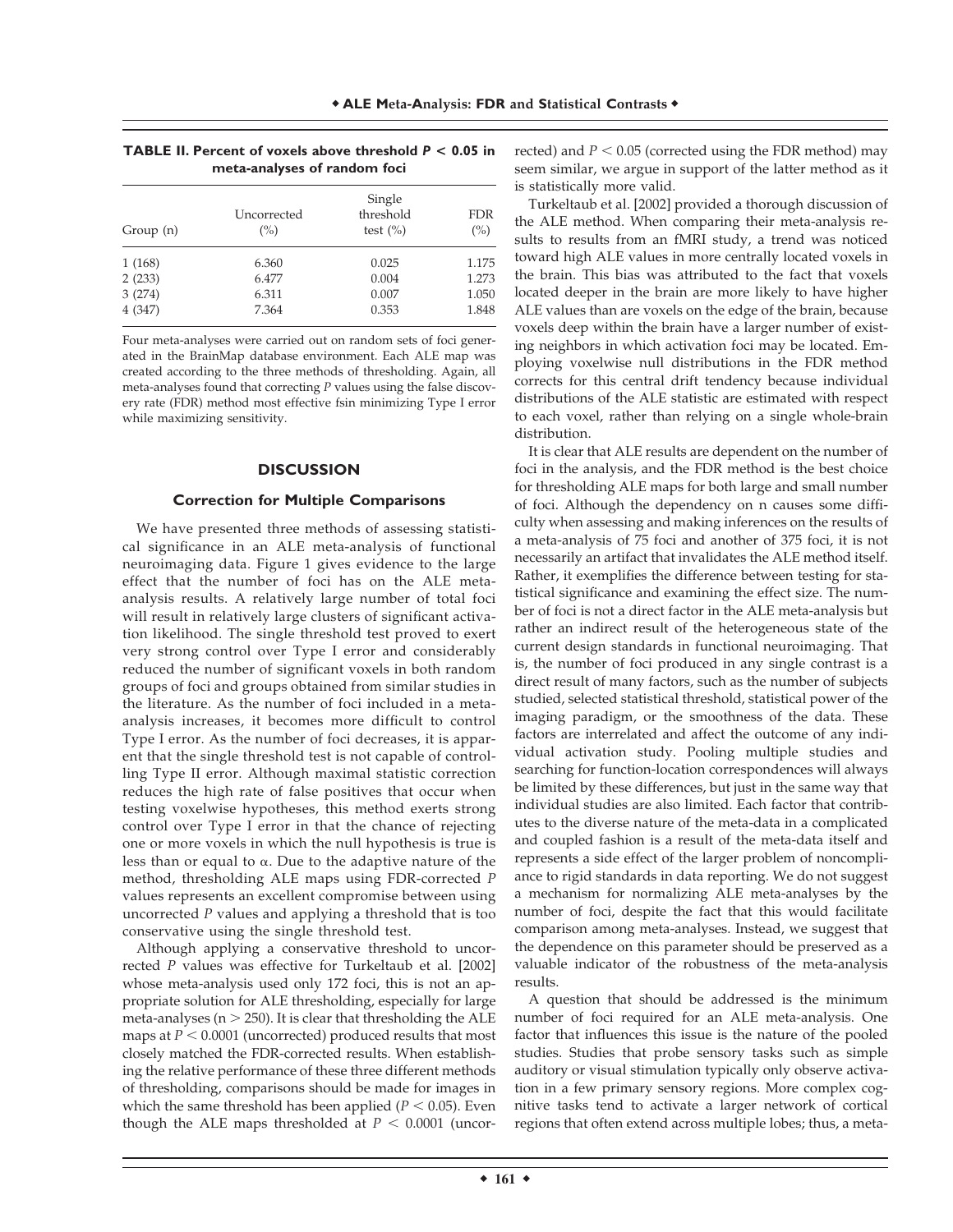

#### **Figure 2.**

Statistical comparisons of ALE maps. ALE meta-analyses ( $P < 0.05$ ) for different groups of foci were carried out and are presented here as overlays of separate meta-analyses (i) or as comparison meta-analyses computed as a single ALE image (ii). Meta-analyses carried out were for overt speech (**a**) in stuttering subjects (yellow) and controls (blue), the Stroop task (**b**) with a verbal (yellow) and manual (blue) responses, picture-naming tasks (**c**) with a silent (yellow) or speaking (blue) baselines, and painful stimulation to the right (**d**) (yellow) and left (blue). Green indicates overlap between the individual meta-analyses (blue  $+$  yellow). Three contiguous slices are presented for each meta-analysis result:  $z = 28-32$  mm for stuttering;  $z = 40-44$  mm for Stroop;  $z = -16$  to  $-12$  mm for picture naming; and  $z = 6-10$  mm for painful stimulation. (n, number of foci).

analysis of sensory studies will typically require a fewer minimum number of foci than a meta-analysis of a cognitive task would, because fewer nodes are involved in these systems. For example, a meta-analysis that included 82 foci from studies that investigated activation due to monaural auditory stimulation revealed robust agreement in the primary auditory cortex [Petacchi et al., 2005]. In contrast, the results of the meta-analysis on the Stroop task with a manual response displayed weaker concordance results as it included only 52 foci spread throughout the brain.

At the essence of this question is the issue of how many foci located within a few millimeters are necessary for convergence of an ALE cluster. Unfortunately, this answer is linked directly to the number of total foci being pooled because the FDR method is adaptive to the signal strength of each individual data set. For small numbers of foci, as few as three to four nearby coordinates may contribute to a significant ALE cluster. Meta-analyses of larger numbers of foci will require greater pooling of clusters of proximate foci to constitute significant ALE peaks. We thus cannot resolve the issue of a minimum number of foci to any finite degree. Instead, we point out that the type of task and degree of consistency across results all contribute to the answer and must be inspected on a case-by-case basis.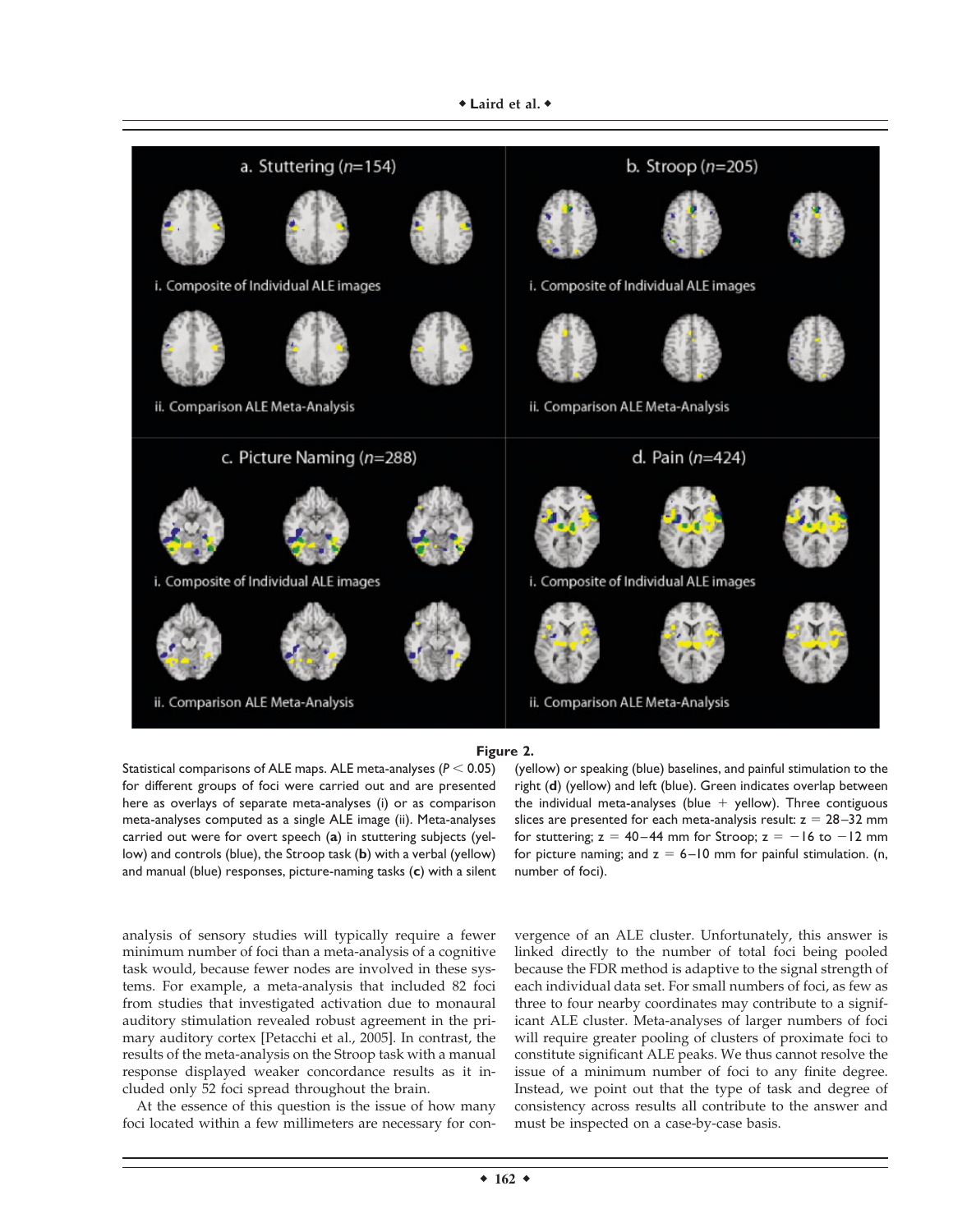# **Statistical Comparison of ALE Maps**

We have described a statistical method above for testing the difference between two ALE meta-analyses. Ideally, this technique will encourage the development of advanced meta-analysis design. The potential use of this technique of comparing meta-analyses can be illustrated using the metaanalysis of picture naming presented by Price et al. [2005].

Friston et al. [1996] and Price et al. [1997] have shown that cognitive subtraction is not always effective in isolating the cognitive process of interest in cases where the application of the pure insertion principle may be unwarranted due to nonadditive factors. In such cases, factorial analysis is useful in determining both the main effects and interactions of interest.

The picture-naming meta-analysis first pooled all coordinates obtained by contrasting an activation condition (naming) to a baseline condition, regardless of response type. A secondary analysis was carried out in which picture-naming foci were split into four groups:

- Group A: overt naming, silent baseline.
- Group B: covert naming, silent baseline.
- Group C: overt naming, speaking baseline.
- Group D: covert naming, speaking baseline.

Price et al. [2005] focused on the main effect of all studies that pooled data from all four groups and the main effect of baseline by comparing Groups  $A + B$  with Groups  $C + D$ . However, using this design, it would also have been possible to extract the main effect of overt vs. covert responses  $(A+C)$  –  $(B+D)$  and the interaction between the effect of baseline and the effect of overt vs. covert  $(A-B) - (C-D)$ . This would conform to a classical analysis of a factorial design [Friston et al., 1996]. It is our hope that future metaanalyses will incorporate advanced designs of this type and thus promote the growth of new methods in the field of meta-analysis.

Caution should be exercised when carrying out formal comparisons of ALE meta-analyses when the groups are disparate in total number of foci. In these cases, it is impossible to say with any certainty whether the difference maps reflect activation difference across groups of studies or simply show the effect of one group having a greater number of coordinates. To circumvent this, a subset of random experiments should be extracted from the larger set and used as foci for generating the difference map. In the meta-analysis of the n-back task [Owen et al., 2005], the n-back coordinates were divided into two groups based on the presentation of verbal or nonverbal stimuli. Significantly more studies used verbal stimuli (21 contrasts with 226 foci) and nonverbal stimuli (9 contrasts with 76 foci), thus a random subset of verbal coordinates were selected to be compared against the nonverbal group. Instead of choosing 76 random foci, we randomly chose 9 contrasts to preserve the overall structure of the data. The comparison between verbal and nonverbal stimuli in the n-back task therefore included 76 nonverbal coordinates and 106 randomly chosen verbal coordinates, which reduced the disparity in number of foci. Optimally, many iterations of choosing random subsamples should

carried out to characterize fully the difference between the two maps.

#### **CONCLUSIONS**

The ALE method was extended to include a correction for the multiple comparisons problem that controls the FDR. In addition, we presented a quantitative technique for assessing the difference between two meta-analysis images to facilitate advanced ALE meta-analyses. We chose to address these two issues rather than undertaking some of the other concerns raised by Turkeltaub et al. [2002] because we felt the need for these specific developments was most pressing. Future work will test the feasibility of incorporating a weighting factor for the number of subjects in each study and the intensity of activation for all clusters into the ALE algorithm.

# **ACKNOWLEDGMENTS**

We thank T.E. Nichols, J.D. Carew (University of Wisconsin-Madison), and B.P. Rogers (Vanderbilt University) for helpful discussions.

#### **REFERENCES**

- Benjamini Y, Hochberg Y (1995): Controlling the false discovery rate: a practical and powerful approach to multiple testing. J R Stat Soc Ser B 57:289–300.
- Brett M (1999): The MNI brain and the Talairach atlas, Cambridge Imagers. Online at http://www.mrc-cbu.cam.ac.uk/Imaging/ mnispace.html.
- Brown S, Laird AR, Ingham RJ, Ingham JC, Fox PT (2005): Understanding speech production through meta-analyses of fluent speech and stuttering. Hum Brain Mapp 25:105–117.
- Chein JM, Fissell K, Jacobs S, Fiez JA (2002): Functional heterogeneity within Broca's area during verbal working memory. Physiol Behav 77:635–639.
- Collins DL, Neelin P, Peters TM, Evans AC (1994): Automatic 3D intersubject registration of MR volumetric data in standardized Talairach space. J Comput Assist Tomogr 18:192–205.
- Farrell MJ, Laird AR, Egan GF (2005): Brain activity associated with painfully hot stimuli applied to the upper limb: a meta-analysis. Hum Brain Mapp 25:129–139.
- Fox PT, Parson LM, Lancaster JL (1998): Beyond the single study: function/location meta-analysis in cognitive neuroimaging. Curr Opin Neurobiol 8:178–187.
- Friston KJ, Price CJ, Fletcher P, Moore C, Frackowiak RS, Dolan RJ (1996): The trouble with cognitive subtraction. Neuroimage 4:97– 104.
- Genovese CR, Lazar NA, Nichols TE (2002): Thresholding of statistical maps in functional neuroimaging using the false discovery rate. Neuroimage 15:870–878.
- Good P (1994): Permutation tests: a practical guide to resampling methods for testing hypotheses. New York: Springer-Verlag.
- Holmes AP, Blair RC, Watson JDG, Ford I (1996): Nonparametric analysis of statistic images from functional mapping experiments. J Cereb Blood Flow Metab 16:7–22.
- Kochunov P, Lancaster JL, Thompson P, Toga AW, Brewer P, Hardies J, Fox PT (2002): An optimized individual target brain in the Talairach coordinate system. Neuroimage 17: 922–927.